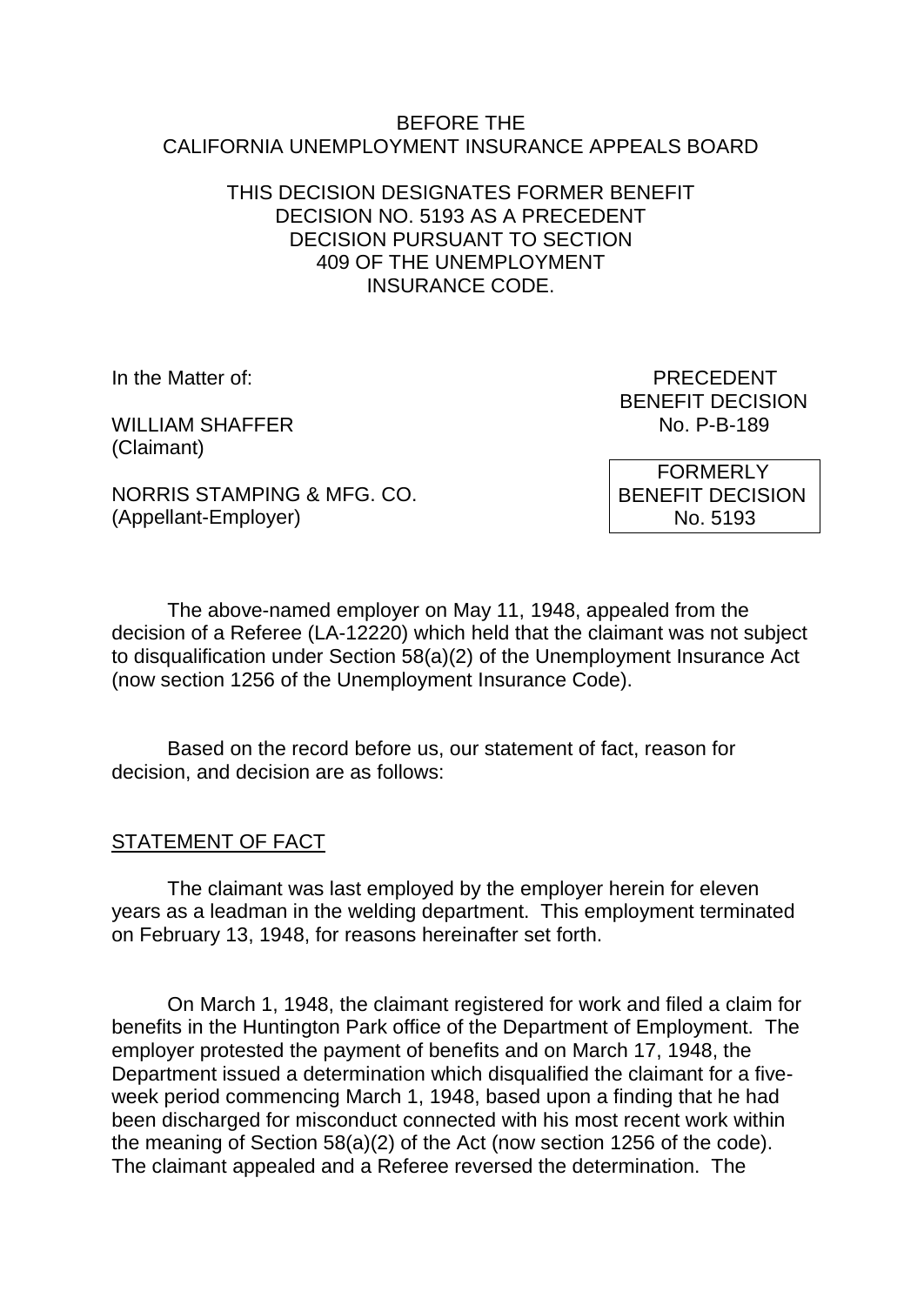employer appealed to this Appeals Board on the ground that the claimant voluntarily resigned his position with the employer without good cause. The employer also contended that the claimant refused offers of suitable employment and that he was not available for work.

During the course of his eleven years' employment with the employer herein the claimant had engaged in various gambling activities on the employer's premises during working hours. The claimant had been warned on many occasions to cease such practice as it was in violation of company rules. Some eight months prior to termination the claimant had been warned that any further infraction of the rule would result in his discharge. On or about January 30, 1948, the claimant obtained a leave of absence for one week in order to take care of certain domestic and personal responsibilities. He returned to the employer's plant the following week and requested another week's leave of absence in order to help out a friend who was incapacitated. This request was directed to the plant superintendent who denied the request and advised the claimant to submit his resignation in lieu of discharge whereupon the claimant submitted his resignation without protest.

The employer stated that if the claimant had not voluntarily resigned he would have been discharged, but that the option was given to the claimant because of his length of service with the company and because they did not desire to affect his future employment possibilities with other employers by reporting his termination as a discharge for misconduct. The claimant's resignation was requested because the employer had received information that the claimant had used the latter portion of his week's leave of absence for purposes other than for which the leave was granted. The claimant admitted that he had engaged in gambling activities, without profit, during the last few days of this leave of absence, but stated that he had several other personal affairs to attend to and was of the opinion that since the leave had been granted for a full week there was no necessity for his return until the expiration of the week. The company rules provide that all leaves of absence are granted with the proviso that the individual obtaining such leave shall not engage in other work for profit. The employer's request that the claimant submit his resignation was occasioned by the claimant's having violated the rules of the company regarding leaves of absence, but the reason for requesting the resignation was based upon the claimant's previous disregard of repeated warnings regarding his gambling activities, which, considered in conjunction with the latest incident, caused the employer to dispense with the claimant's services.

The claimant testified that he would accept any work for which he was qualified at a "fair wage", and that he would accept work within his experience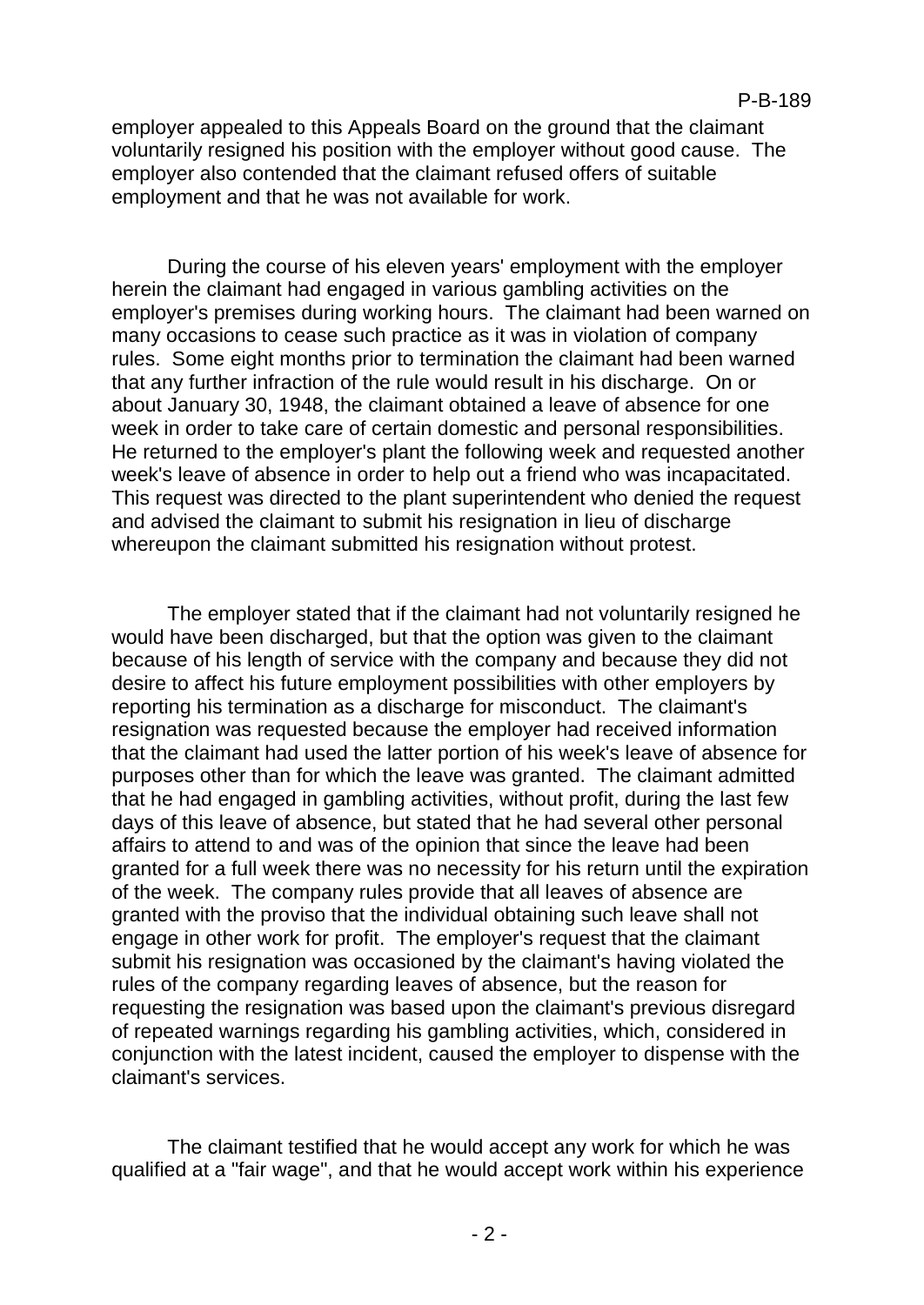#### P-B-189

as a welder at a wage of \$1.25 per hour. The prevailing scale for spot welding machine operators is \$1.25 to \$1.30 per hour. The claimant has been actively seeking work and no evidence was presented to show that he had refused any specific offers of work.

### REASON FOR DECISION

In the instant case it is our opinion that the claimant did not voluntarily leave his employment with the employer herein despite the fact that he submitted his resignation. It is apparent that the employer left the claimant with no alternative but to resign since it was made clear to him that he would be immediately discharged if he did not comply with the employer's request. Therefore, we hold that the claimant is not subject to disqualification for benefits under Section 58(a)(1) of the Unemployment Insurance Act (now section 1256 of the code). The employer has contended, however, that the circumstances under which the claimant's services were terminated constituted a discharge for misconduct.

Section 58(a)(2) of the Act (now section 1256 of the code) provides as follows:

"Sec. 58. (a) An individual shall be disqualified for benefits if:

"(2) He has been discharged for misconduct connected with his most recent work, if so found by the commission; provided that, an individual shall be presumed to have been discharged for reasons other than misconduct in connection with his work and not to have voluntarily left his work without good cause unless his employer shall have given notice to the contrary to the commission in writing within five days after the termination of service, setting forth such facts as are necessary to establish a prima facie case in support thereof. If the employer files such notice, the question shall immediately be determined in the same manner as benefits claims; . . ."

Appeals involving the application of the above section of the law have been before us in prior cases and we have held that in order to constitute misconduct within the meaning of this disqualification a claimant must have materially breached a duty owed the employer under the contract of employment which breach tends substantially to injure the employer's interest.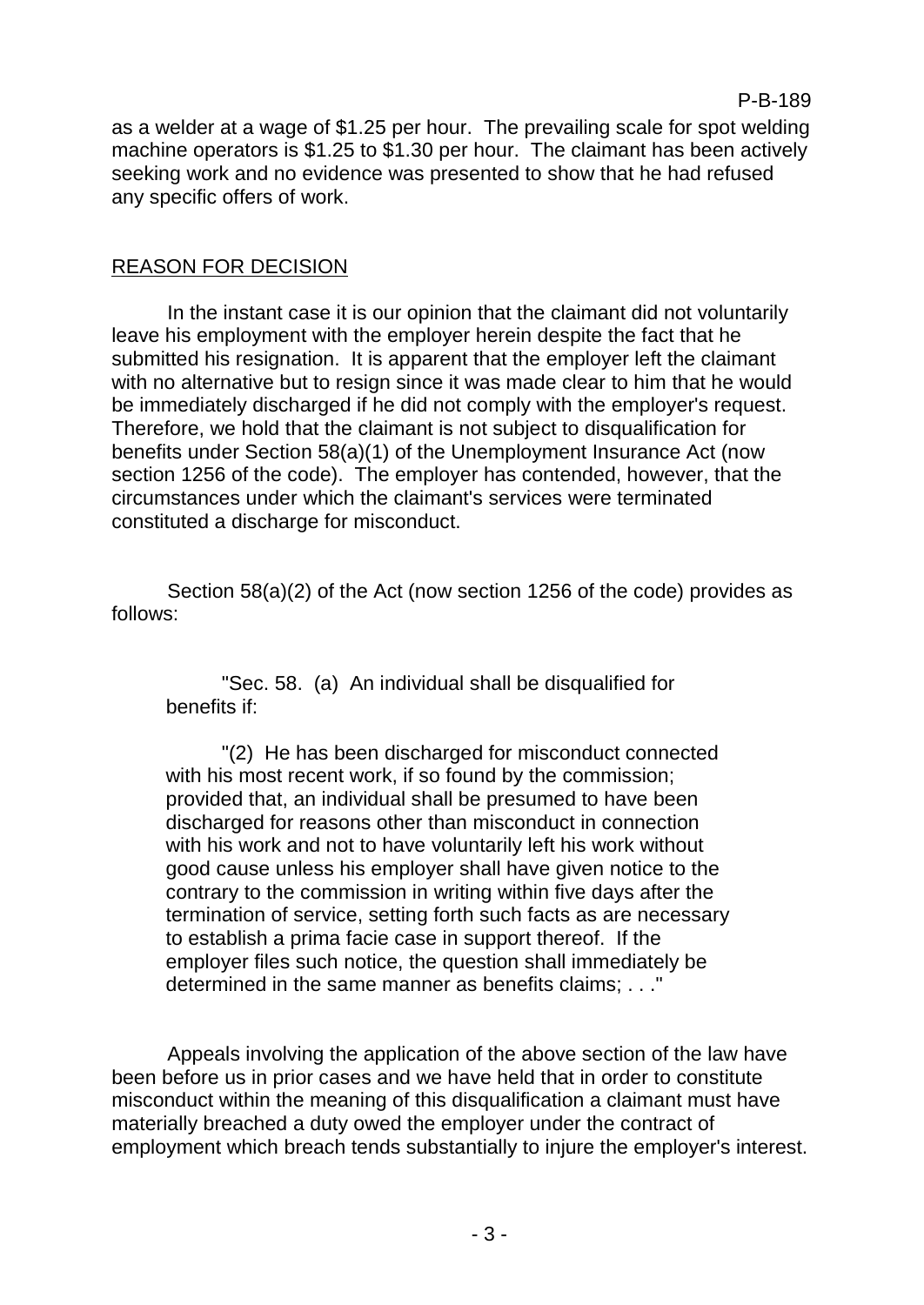In our opinion the act which occasioned the claimant's discharge was not in itself sufficiently connected with the work or in violation of the employer's interest to justify imposition of the disqualification provided by Section 58(a)(2) of the Act (now section 1256 of the code). It is undisputed that the claimant had requested and obtained a definite leave of absence of one week's duration and that he devoted a portion of that leave to the purposes for which it was granted. We cannot find on the present record that there was anything but a moral obligation on the claimant to return to work when he had taken care of his domestic responsibilities and, in fact, the claimant testified that he had other personal affairs requiring his attention for the balance of the week. The employer has not shown that the claimant's absence in any way affected the employer's interests, and any gambling activities the claimant may have engaged in during this period were not on the employer's premises or under circumstances connecting the claimant with the employer. The claimant's further request for an extended leave of absence cannot be considered as an additional ground for discharge since the employer had already determined to discharge the claimant when the request was made. We have no disagreement with the employer's statement that the claimant was discharged because of his record over a period of years of frequent violations of the company rule prohibiting gambling during working hours on the company premises, and that the immediate occasion for his discharge was attributable to the cumulative effect of his prior violations of this rule. However, the acts complained of occurred over a period of years and though the claimant had been warned that one more violation of the rule would result in his discharge, this warning was given with respect to the claimant's activities during working hours and while on the company premises. The occasion for the claimant's discharge was not for violation of this rule for he was on leave of absence at the time and away from the employer's place of business. Under all the facts and circumstances of this case we conclude that the claimant was not discharged for misconduct connected with his most recent work within the meaning of Section 58(a)(2) of the Act (now section 1256 of the code).

It is our further opinion on the facts before us that the claimant has imposed no unreasonable restrictions or limitations on acceptable employment thereby meeting the availability requirements of Section 57(c) of the Act (now section 1253(c) of the code) and that he has not refused any offers of suitable employment within the meaning of Section 58(a)(4) of the Act (now section 1257(b) of the code).